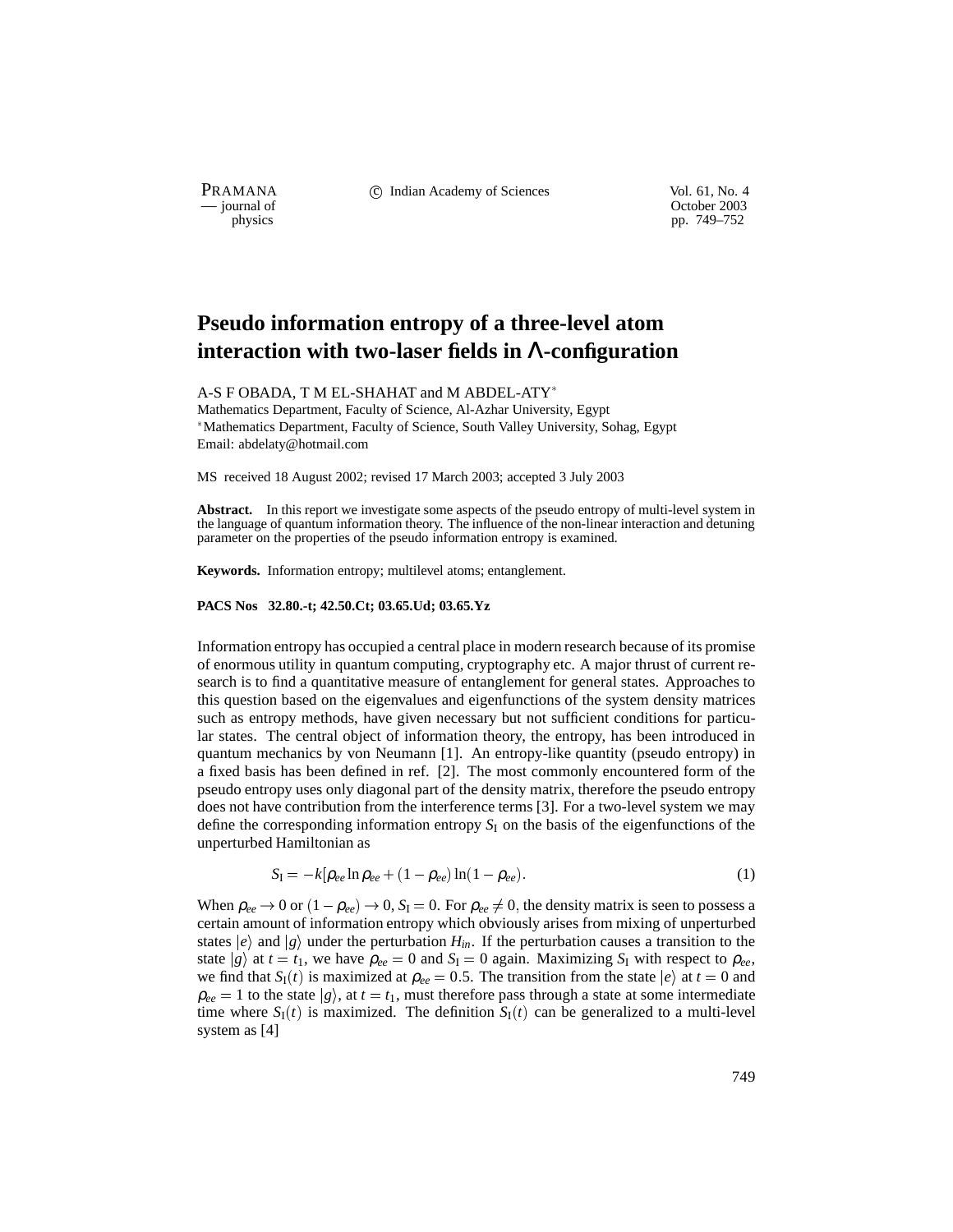*A-S F Obada, T M El-Shahat and M Abdel-Aty*

$$
S_{\rm I}(t) = -k \sum_{i=1}^{n} \rho_{ii} \ln \rho_{ii}.
$$
 (2)

In this report we shed some light on pseudo entropy as a purely basis mixing entropy with reference to a two-level system and extend this analysis to a multi-level system. In addition we use this argument to study the dynamical behavior of the pseudo entropy of a twoelectron Rydberg atom, whose core is driven by two laser fields in a lambda configuration. The two laser pulses are near-resonant to the corresponding transitions but are slightly and equally detuned from the upper level.

We shall consider the Hamiltonian model which consists of a two-electron atom interacting with two laser pulses. First, a radial Rydberg wavepacket is excited by a short laser pulse. After a certain time delay, the core, which is assumed to represent a three-level system in the lambda configuration, is driven by two laser fields. This system can be realized in a Ca Rydberg atom, whose core has approximately the same level structure as the  $Ca<sup>+</sup>$  ion. Since Ca is also convenient for an experimental investigation of the effect [5], we focus on this special element. We consider the Ca core without any decay, interacting with the core-driving laser pulses. We assume, that the two laser fields which couple the upper 4p-state of the Ca core to the 4s- and the 3d-states, respectively, are not necessarily in resonance with the transitions but are slightly detuned with the energy-matching condition  $E_{4s} + \hbar\Omega_1 = E_{3d} + \hbar\Omega_2$  fulfilled. To explain the effect of observable in this system, we need to summarize the basic features of a lambda system [6] driven by two equally detuned fields. The optical Bloch equations corresponding to the density matrix elements are given by

$$
\dot{\rho}_{11} = i\lambda_1(\rho_{12} - \rho_{21})/\hbar,
$$
\n
$$
\dot{\rho}_{22} = i\lambda_2(\rho_{23} - \rho_{32})/\hbar,
$$
\n
$$
\dot{\rho}_{12} = -i\Delta\rho_{12} + i\lambda_2\rho_{13}/\hbar + i\lambda_1(\rho_{11} - \rho_{22})/\hbar,
$$
\n
$$
\dot{\rho}_{13} = i\Delta(\rho_{13} - \rho_{11}) + i\lambda_1(\rho_{12} - \rho_{23})/\hbar,
$$
\n
$$
\dot{\rho}_{23} = i\lambda_1(\rho_{21} - \rho_{13})/\hbar + i\lambda_2(\rho_{23} - \rho_{33})/\hbar,
$$
\n(3)

where  $\Delta = (E_2 - E_1)/\hbar - \Omega_1 = (E_2 - E_3)/\hbar - \Omega_2$  is the detuning and  $\Omega_1, \Omega_2$  are the field frequencies. We denote by  $\lambda_1$  the coupling constant for the  $(|1\rangle \rightarrow |2\rangle$  transition) and  $\lambda_2$ for the  $(|2\rangle \rightarrow |3\rangle$  transition). To obtain the analytical expression for the time development of the density matrix elements, we assume the initial condition as  $\rho_{11}(0) = 0$ ,  $\rho_{22}(0) = 0$ ,  $\rho_{33}(0) = 1$ . After some straightforward algebraic calculations we find the solution

$$
\rho_{11}(t) = \frac{\lambda_2^2 + \hbar^2 \delta^2}{\lambda_1^2 + \lambda_2^2 + \hbar^2 \delta^2} \sin^2 \left( \frac{(\mu_1 + \mu_2)t}{2} \right) - 4C_1^2 - C_2,
$$
  
\n
$$
\rho_{22}(t) = -4C_1 - C_2,
$$
  
\n
$$
\rho_{33}(t) = 1 - \rho_{11}(t) - \rho_{22}(t),
$$
\n(4)

where

$$
C_1 = \left(\frac{\lambda_1 \lambda_2}{\lambda_1^2 + \lambda_2^2}\right)^2 \left[\frac{\mu_2}{\mu_1 + \mu_2} S_1^2 + \frac{\mu_1}{\mu_1 + \mu_2} S_2^2\right],
$$
  
\n
$$
C_2 = \frac{\lambda_2^2 \lambda_1^2}{(\lambda_1^2 + \lambda_2^2)(\lambda_1^2 + \lambda_2^2 + \hbar^2 \delta^2)} \sin^2\left(\frac{(\mu_1 + \mu_2)t}{2}\right),
$$

750 *Pramana – J. Phys.,* **Vol. 61, No. 4, October 2003**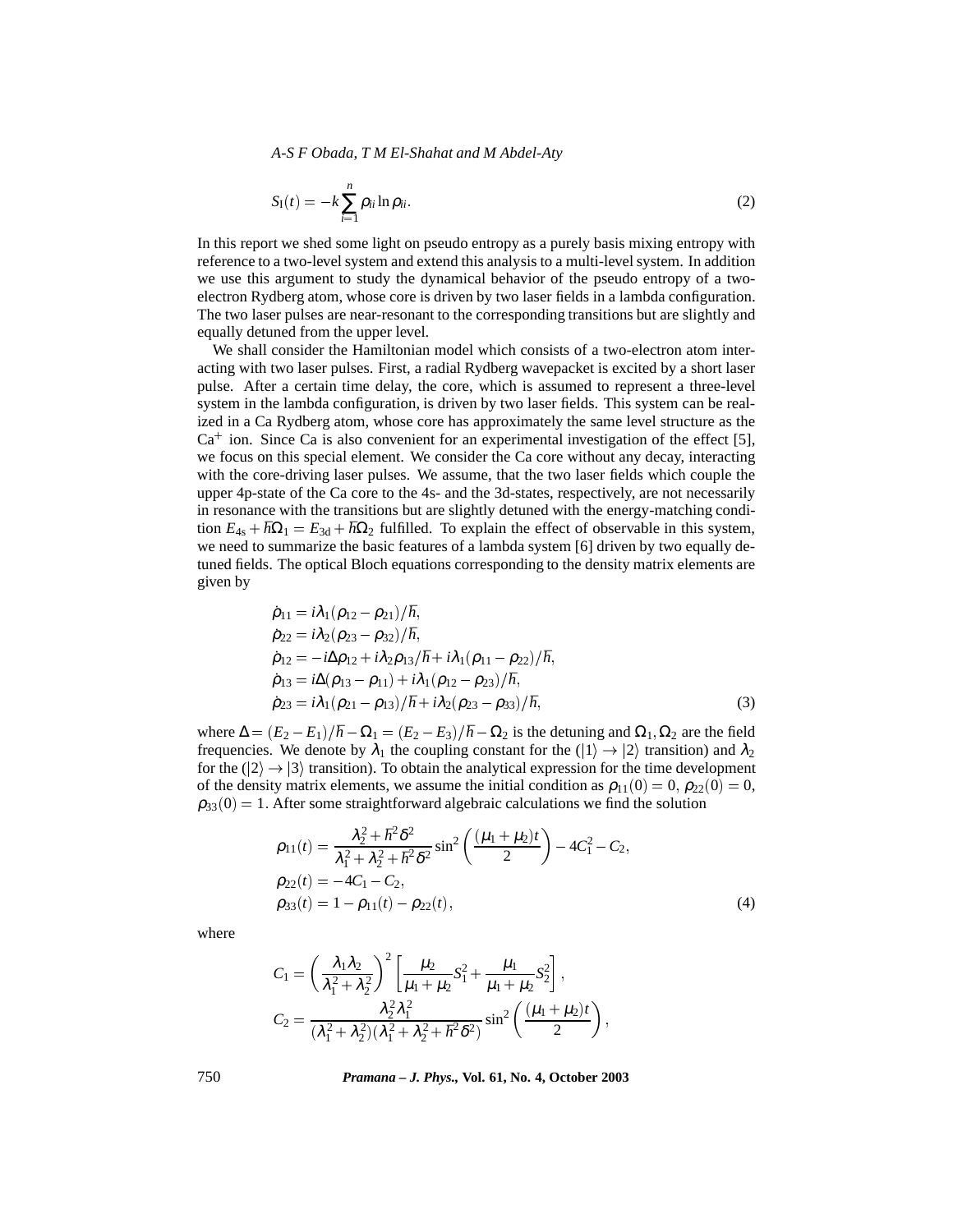*Pseudo information entropy of a three-level atom*

$$
S_i^2 = \sin^2\left(\frac{\mu_i t}{2}\right), \quad \mu_{1,2} = \sqrt{\lambda_1^2 + \lambda_2^2 + \delta^2} \pm \delta,
$$

where  $\delta = \Delta/2$ . Employing the results obtained above, we shall discuss below the pseudoentropy which has received little attention in the literature.

Experimentally it is well-known that the quantity which is often measured; is the probability of the atom staying in its initial state such as the system is detuned from exact resonance. In figure 1, we have plotted the  $S<sub>I</sub>(t)$  for the present system as a function of the scaled time  $\lambda t$ ,  $(\lambda_1 = \lambda_2 = \lambda)$ , and for different values of detuning. It is remarkable to point out that, the first maximum of the  $S_I(t)$  at  $t > 0$  is achieved at  $\lambda t \approx \pi$ . Also it is noticed that with increasing detuning parameter a gradual decrease in the amplitudes of the Rabi oscillations is seen (see figure 1). With the help of the above equations, it can be easily shown that the 4*p*-state is hardly populated, at large detuning, and that there is a practically complete periodic population transfer between the 4s- and the 3d-states. The frequency of this Rabi-like oscillation is given by  $\Omega_R = 2\lambda^2/\Delta$ . The existence of such a periodic population transfer with a well-defined frequency enables us to synchronize this Rabi oscillation with the Kepler oscillation of the radial Rydberg wavepacket in analogy to the original arrangement.

The motivation in considering the present system stems from the possibility of the lambda system having dark states, which are insensitive to the decay of the upper level [6]. It is this spontaneous decay of the upper level that may affect the wavepacket dynamics of the original system in an unfavorable way, when the principal quantum numbers involved are sufficiently large (see figure 2). Here we may mention that if the detuning parameter is stronger than the atom-field coupling, one can see that the system starts to dominate the dynamics (there is nearly decoupling of the atom and field) and there is a repetition for some kind of regularity in the evolution of the system. This is apparent from the regular oscillations present in figure 2. Also we can see that the amplitude of the oscillation becomes smaller. More examples are, of course, needed to validate the proposition as a general one. It can be shown that when  $S_I(t)$  becomes large its value becomes asymptotically independent of the choice of the basis [4], provided the transformation from one basis to another is effected by a band matrix.

In general quantum mechanical density matrices have off-diagonal terms, which, for pure states, reflect the relative quantum phase in superpositions. In other words, the pseudo entropy gives the same results of the von Neumann entropy if we ignore contribution from the interference terms and therefore [7], it is expected to use pseudo entropy as a measure of entanglement for muliparticle system.



2.5 5 7.5 10 12.5 15 17.5 Scaled time

**Figure 1.**  $S_I(t)$  as a function of the scaled time  $\lambda t$ ,  $\Delta/\lambda = 1, 2, 10, \bar{n} = 10$ .

**Figure 2.** Populations of the states,  $\Delta/\lambda = 1$ .

*Pramana – J. Phys.,* **Vol. 61, No. 4, October 2003** 751